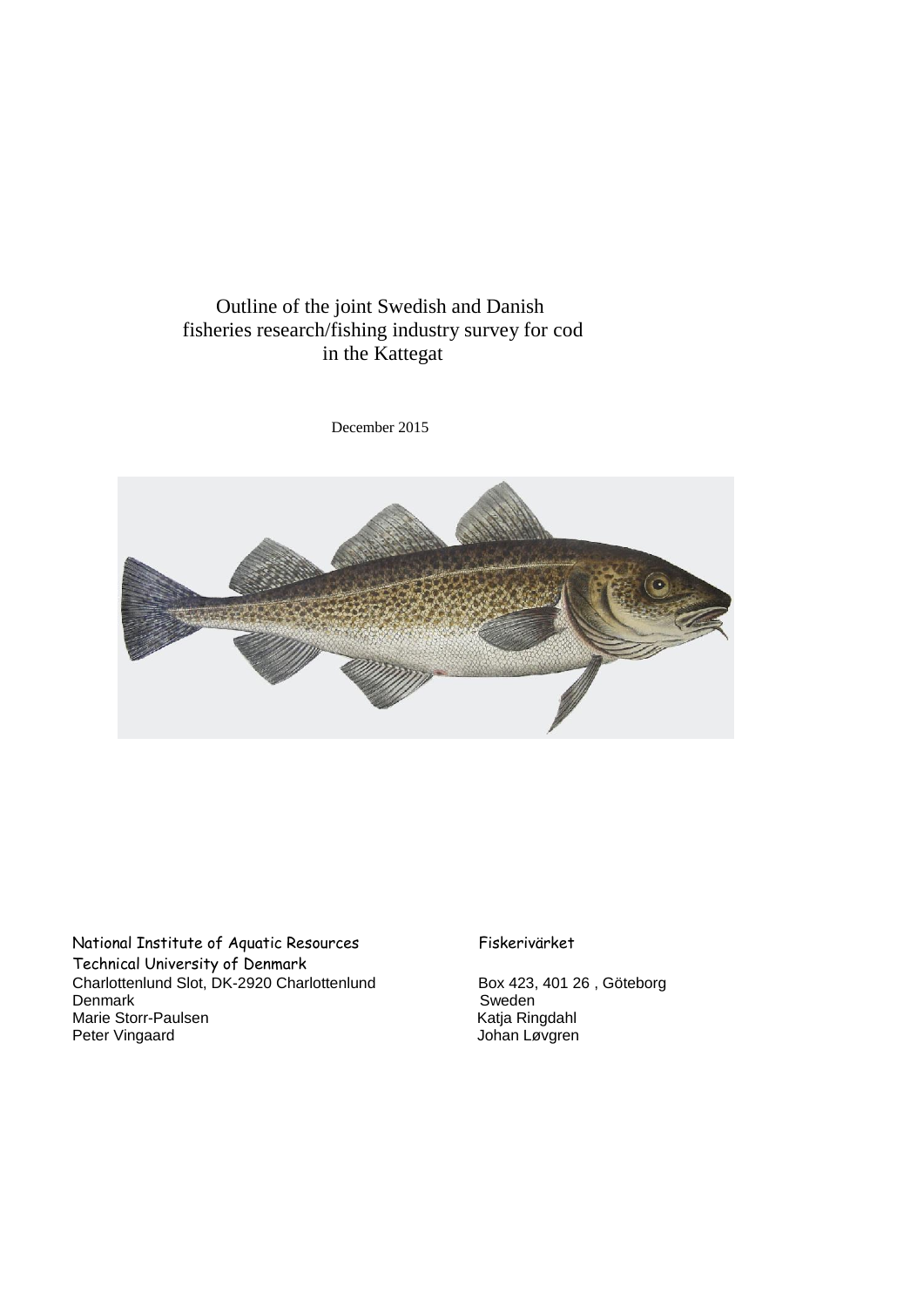# **Introduction**

Since 2003 the cod fishery in Kattegat has been restricted by steadily decreasing quotas due to low abundance of cod estimated from the cod assessment. ICES consider, however, the cod assessment in Kattegat uncertain due to the catch data quality and the analytic assessment has not been accepted by ACFM in recent years. The assessment has shown a discrepancy between the estimated fishing mortality and the reported landings and ICES assumed that the majority of the unallocated mortality was caused by discard, but other factors such as migration, non reported landings and reallocation of catches also could be part of the problem. Furthermore, the surveys conducted at present in the Kattegat area are not very suited for estimation of cod abundance mainly due to the low coverage and sampling intensity. The abundance estimate in the areas is hence rather uncertain and only shows trends in stock development, and the assessment of the cod stock would, without doubt, benefit significantly from a survey directly aimed at cod. The 5 August 2006 a tender was submitted by Swedish Board of Fisheries, Institute of Marine Research (IMR-SE) in response to the open call for tenders, Reference No FISH/2006/15 Studies and Pilot projects for carrying out the common fisheries policy, Lot No 3: "Evaluation of the pilot effort regime in Kattegat" from Directorate-General for Fisheries and Maritime Affairs.

Both Swedish and Danish scientists and the fishermen's organisations aggress that the poor survey quality hampers the assessment of the cod stock in Kattegat and an expert group consisting of people from the fisherman's organisations and scientists has designed an improved survey. The initiative has been taken by the LOT 3 project group and was originally a strictly Swedish project. However, the involvement of Denmark has been considered as an improvement of the project and the survey has been designed in all details in agreement between fishers and scientists from both countries. The survey has been conducted since 2008 with a gap in 2012 and only Swedish vessels participating in 2013. The survey strata has been moderated slightly since 2013 to take into account the closed area very a separate strata has been placed.

# **The goal**

The goal of the Kattegat cod survey is to estimate the abundance, biomass and distribution of cod and to establish a fisheries independent time series of catch and effort series. Furthermore, a recruitment index will be established. The results should be used, together with commercial catch and effort data to strengthen the scientific advice on the cod stock in Kattegat. The survey will also monitor the amount and distribution of cod within the proposed "closed area" in order to analyse the effect of the closure.

# **Restrictions**

The 4 commercial trawlers participating in the survey conduct the survey without any restrictions in the vessels quota, days at sea regulation and with dispensation from all by-catch regulations.

# **Survey design**

**Survey area**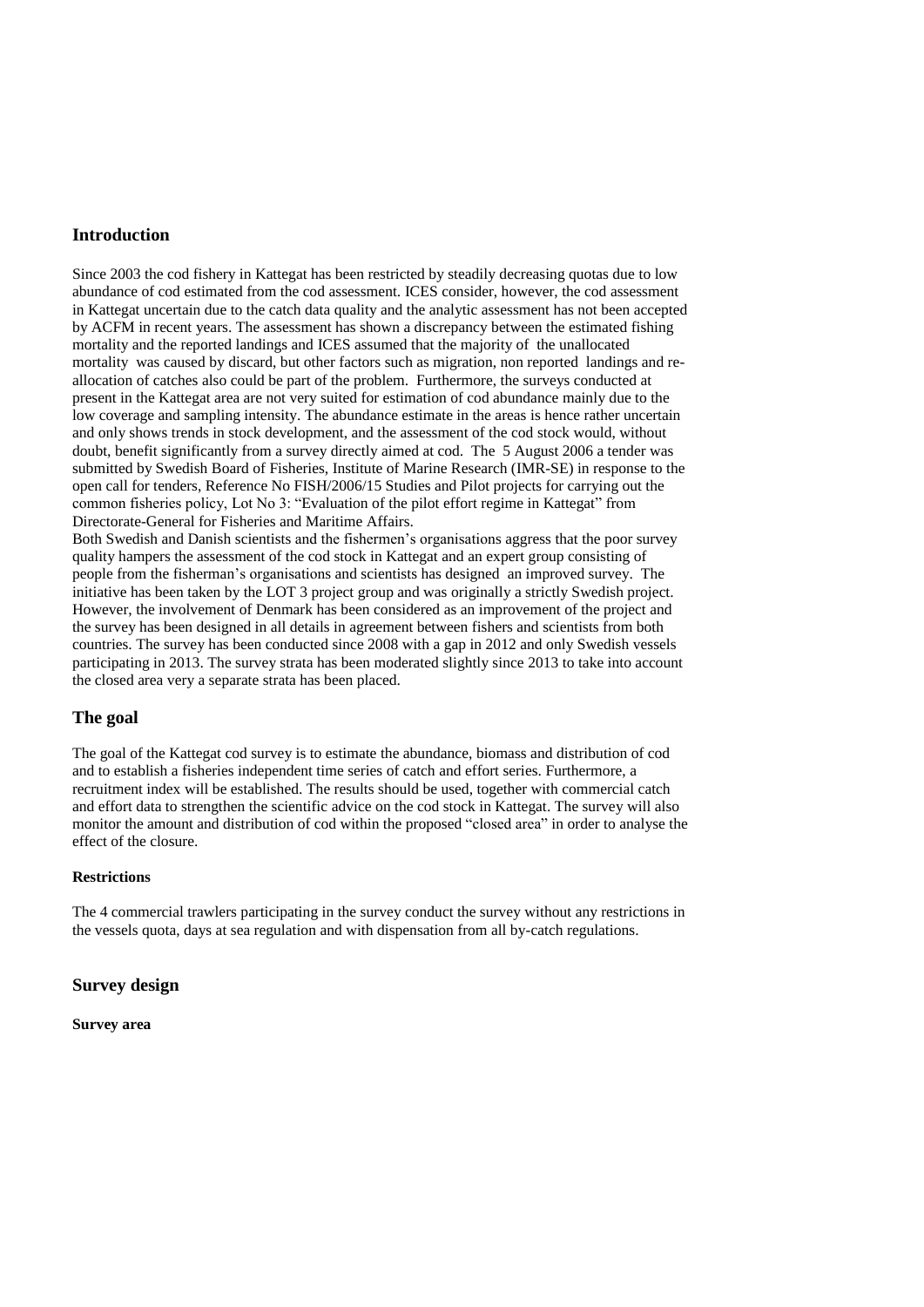The survey area is restricted to the Kattegat area covering from Skagen, to the Tistlarna lighthouse and in south by an south-eastwards line between Ellekilde Hage and Lerbjerg and south-westwards by a line between Gniben og Hassensør on Djursland. Further, the area is restricted by the 20 m depth contour line and the area is split in areas "North" and "South" (Fig. 1). However, in two fjords Laholmsbugten and Skældervigen fishing at stations shallower than 20 meter will take place and 1 or two stations will be placed in a small area in The Sound "Kilen".

#### **Survey method and stratification**

The survey is designed as a random stratified bottom trawl survey. The survey area is since 2013 stratified in four strata: a stratum with high cod density, a stratum with medium density and a stratum with low cod density based on information from the fishers a forth strata has been designate to make sure not stations are placed within the closed area. Each stratum is further subdivided in 5\*5 nm squares. Most stations according to the area are allocated to the high density stratum. In the forthcoming years stations will be allocated to the different strata in order to minimize the variance of the estimation of the cod biomass. The survey design allows a post-stratification of the survey area if necessary without loosing comparability with previous surveys and hence to take changes in the main focus area into account if the stock distribution is changing between years or the stock is increasing or decreasing.

#### **Station (tow) location**

The survey is planed with in average 3.3 trawl hauls per day in 6 days for each of the 4 vessels i.e in total 80 trawl hauls. The hauls are allocated randomly to the 5\*5 nm squares and each vessel is allocated 20 different squares. In the high and medium density strata several vessels are allowed to fish in the same square. In the low density stratum only one haul is allowed in each square. Furthermore the low density area is divided in a Southern and Northern area.

| Ship             | High density | Medium density Low | density Low | density   Closed |      | Total |
|------------------|--------------|--------------------|-------------|------------------|------|-------|
|                  |              |                    | (South)     | (North)          | area |       |
| Den <sub>1</sub> |              |                    |             |                  |      | 20    |
| Den <sub>2</sub> |              |                    |             |                  |      | 20    |
| $Swe_1$          |              |                    |             |                  |      | 20    |
| Swe <sub>2</sub> |              |                    |             |                  |      | 20    |

Numbers of stations by vessel, stratum and area

#### **Target species**

The survey is directed to demersale species in Kattegat, but designed for cod. The catch of all species is, however, recorded and the survey results are also made available for the assessment of sole, plaice and Norwegian lobster.

#### **Survey period**

The survey will take place during the last week of November/ 1 week of December 2015. There is planned with 6 fishing days for each vessel. The survey period can, however, be extended in case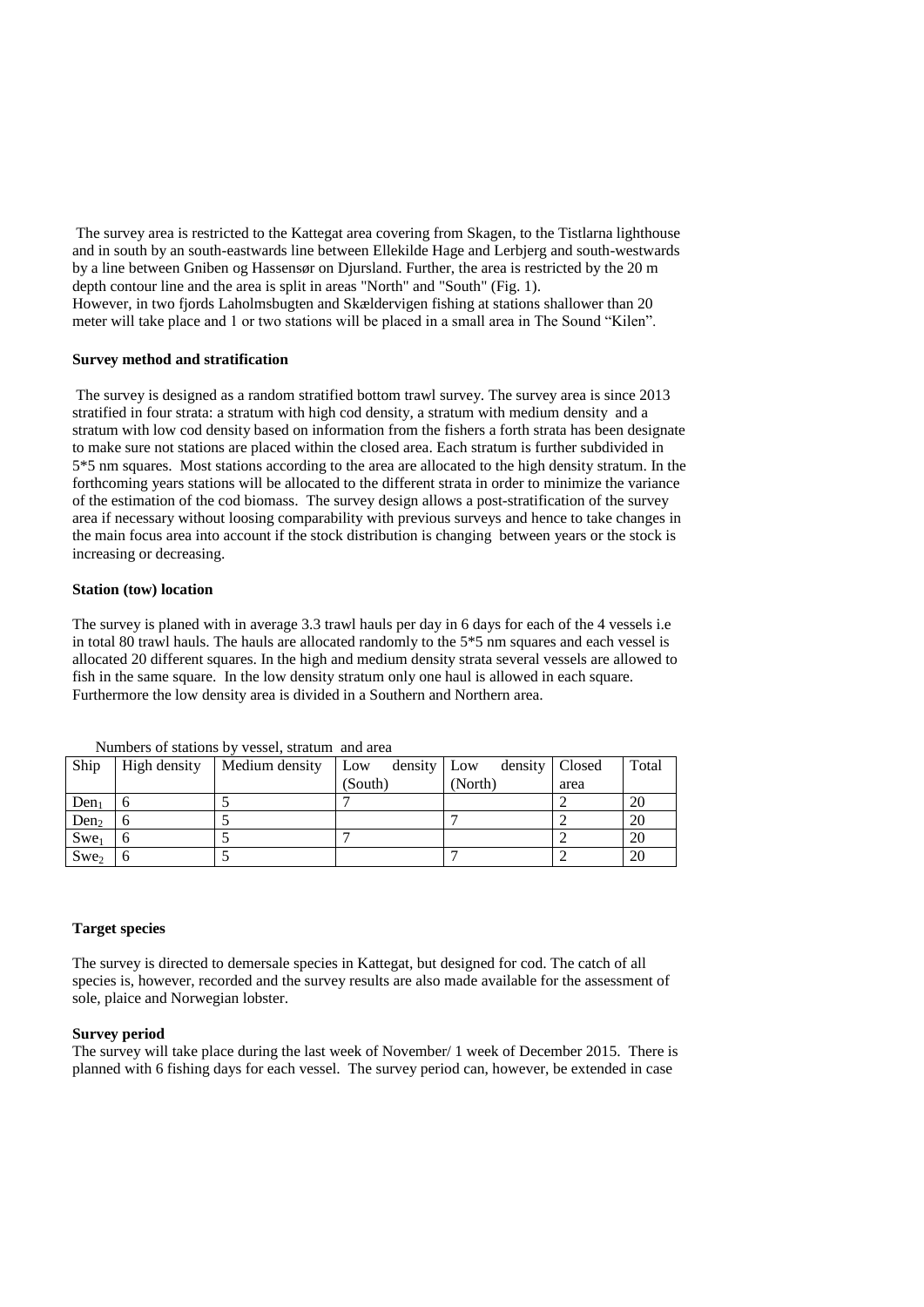of bad weather or technical problems. Trawling is restricted to 15 min. before sunrise to 15 min. after sun set.

# **Vessels and Fishing gear**

#### Vessels

The survey is conducted by four commercial chartered trawlers, two covering the northern and two the southern area, respectively. Two vessels are Swedish and the other two are Danish. The vessels have been appointed due to the similarity in engine power, length and applicability for scientific investigations.

### **DK-Vessel 1**

| $1$ (SG 25, Anni Holm) |
|------------------------|
|                        |
| 48                     |
| 17.5                   |
|                        |
| Gert Anker Pedersen    |
|                        |

# **DK-Vessel 2**

| Danish participant | $2$ (FN261 - Stjerne) |
|--------------------|-----------------------|
| Engine (KW):       | 220 kW                |
| Tonnage (BRT):     | 20                    |
| Length $(m)$ :     | 17                    |
| Door type/size     |                       |
| Owner              | John Jerup            |
|                    |                       |

#### **SW-Vessel 1**

| Swedish participant | $1$ (VG 37 – Ganler) |                                    |
|---------------------|----------------------|------------------------------------|
| Engine $(KW)$ :     | 373 kW               |                                    |
| Tonnage (BRT):      | 74                   |                                    |
| Length $(m)$ :      | 17.94                |                                    |
| Door type/size      |                      |                                    |
| Owner               | Kiell Svahn          | <b>Comment [MARST1]:</b> New ship? |

# **SW-Vessel 2**

| Swedish participant | $2 (VG 104 - Tärnan)$ |
|---------------------|-----------------------|
| Engine (KW):        | 272 kW                |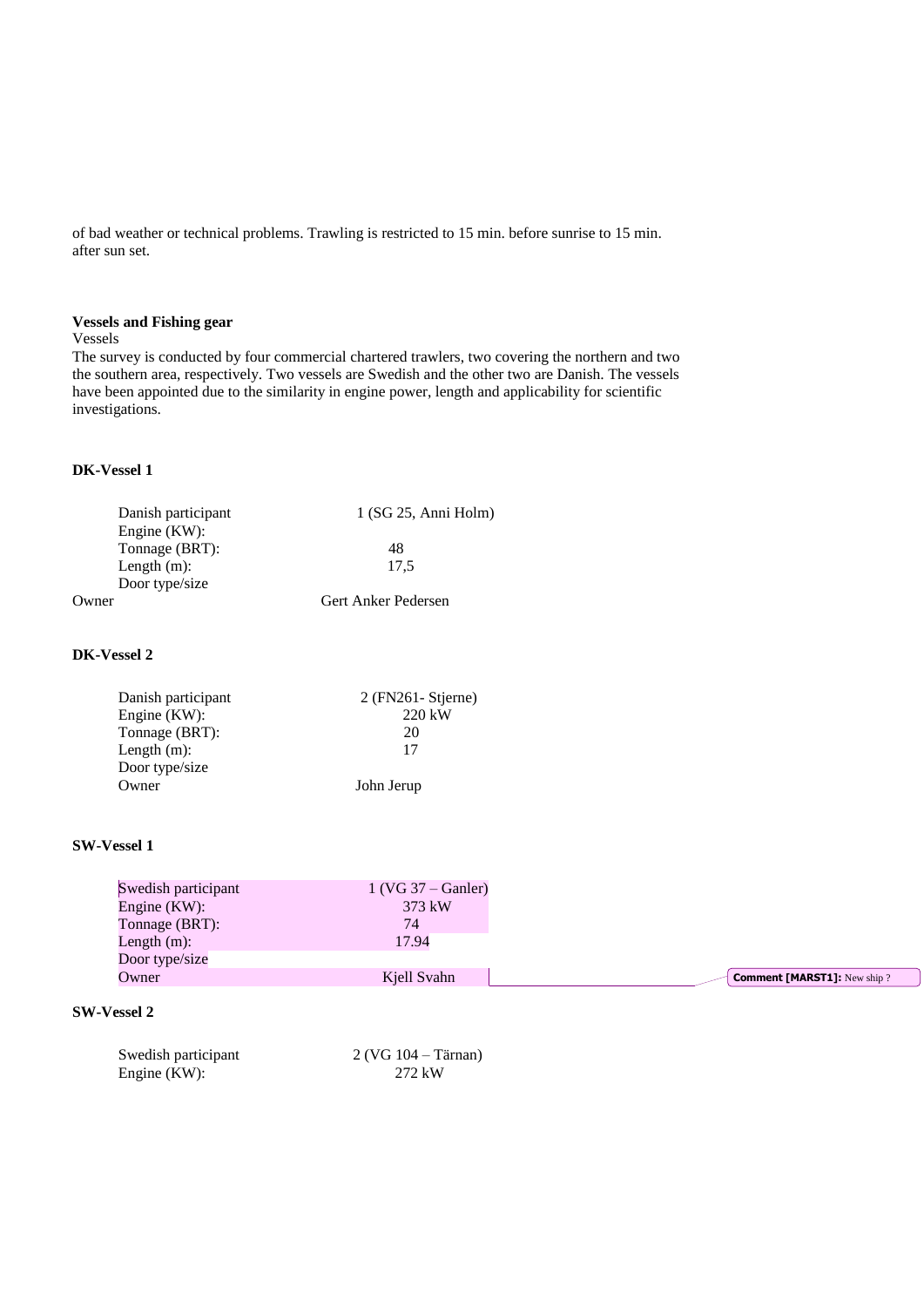| Tonnage (BRT): | 68            |
|----------------|---------------|
| Length $(m)$ : | 15.73         |
| Door type/size |               |
| Owner          | Börje Nilsson |

Gear

The trawl is a commercial bottom trawl provided by the LOT 3 project.

Trawl (see annex): A Swedish TV-trawl 112 ft 24-464 13 pieces of 8'' balls and 16 pieces of 6'' balls. 4 thumps rubber discs at 10 cm Mesh size in cod end: 70 mm stretch mesh. Otter boards: 64"-66'' "Thyborøn" Warp: 35 mm .

Mellem liner der benyttes må i 2015 varierer i længden mellem 54 og 154 meter. "Grimdelen" på 27 meter skal bi- beholdes hvilket gives en total længde på mellem 81 og 181 meter. Det er bare vigtigt at notere hvor lang en line der er benyttet.

The trawls are checked continuously during the survey.

#### **Fishing operation**

Within each square the skipper decides on the best way to fish at the location (e.g. exact position, tow direction). Such an approach has been used successfully in the north-eastern North Sea and the Skagerrak in comparable projects (Wieland et al. 2008).

Maximum 5 min of the total trawling time should be outside the allocated square. If the 5 minutes are exceeded the haul should be terminated.Trawl procedure:

Towing time: 60 min (towing time down to 20 min is accepted).

Towing speed: Between 2.7 kn. and 3.4 over the seabed, but speed should not vary within a station. Hauls start: when the trawl is considered going stable on the bottom, roughly 5-7 min after wires are connected.

Haul end: when hauling back starts.

Trawled distance: is estimated from the plotter.

#### **Sampling of catch**

There will be two technicians/scientists from DTU-Aqua (Danish vessels) or from SLU – Aqua (Swedish vessels), who will be responsible for processing the catch, on board each vessel. However, the crew should help the scientific staff whenever possible.

The catch will be processed in accordance with BITS standard operating procedures for trawl surveys. After each haul the catch is sorted by species and weighed to nearest 0.1 kg and the number of specimens recorded. All fish species are measured as total length (TL) to 1.0 cm below. Norwegian lobster is measured in mm.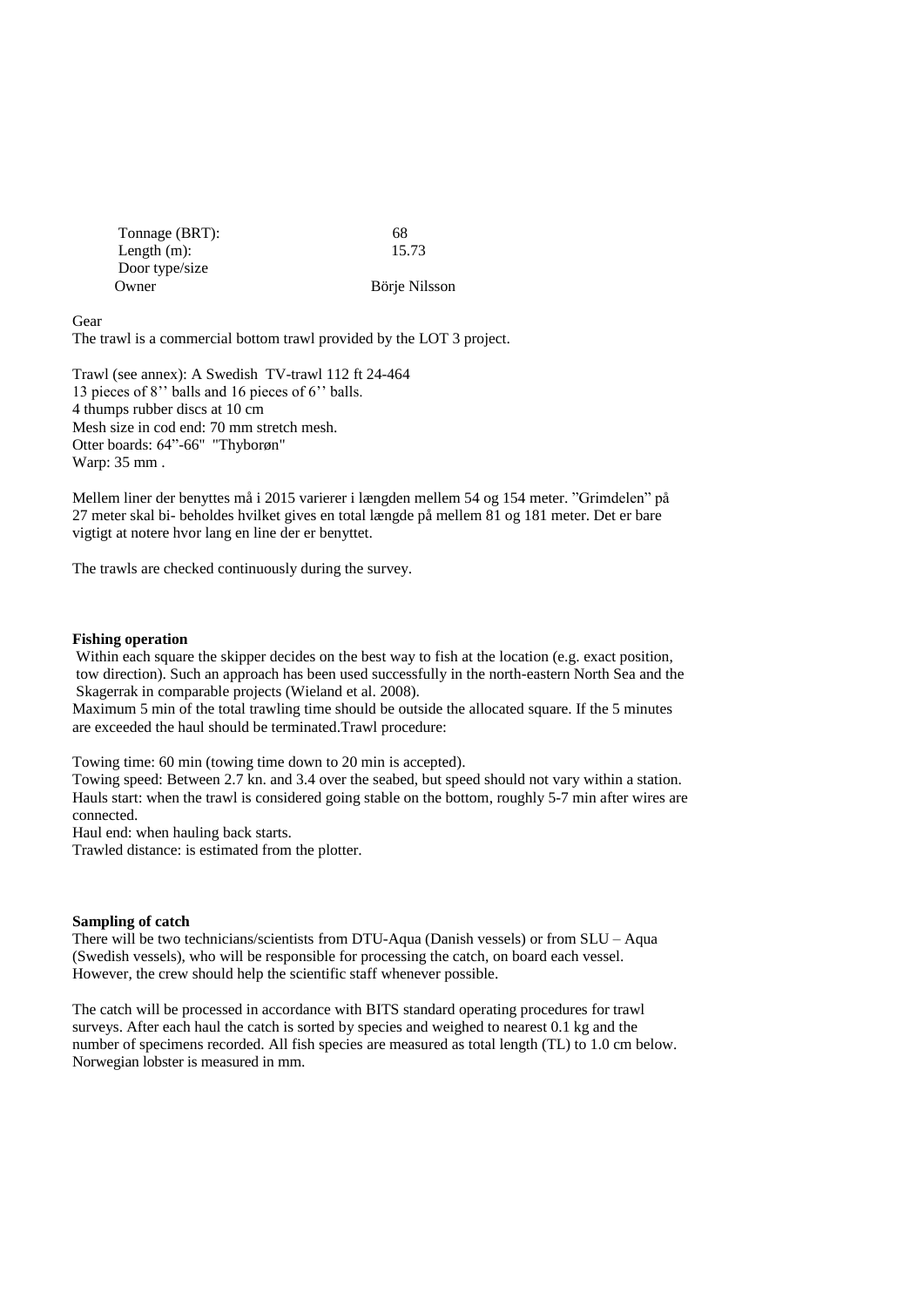Cod otoliths (2 per cm group) are sampled for age determination by each vessel in each of the two areas.

Additional scientific samples can be collected if requested (genetic, tagging, frozen samples, etc.).

### **Screening of data**

All trawl data (position, wingspread, towing speed etc.) and catch and length frequency data on sole, cod, plaice and Norwegian lobster are screened for unrealistic figures before further estimations.

#### **Data**

Data are stored in a standard data base and can will, if the survey continues, be uploaded to the ICES DATRAS system.

#### **Estimation of stock indices**

CPUE

CPUE is estimated as mean catch (kg or number) per hour (cod also number by age per hour).

### **Biomass and abundance**

Hence no stations are deeper than 100 m, biomass and abundance is estimated for depths between 20 and 100 m. The survey area is stratified in density strata and the area between 20 and 100 m has been estimated. The total survey area is  $19037.6 \text{ km}^2$  (Table 1).

Biomass and abundance estimates is based on the randomly selected stations and obtained by applying the swept area method:

Swept area= (estimated trawling speed \*1.852)\* wing spread \* trawling time/60

using the recorded towing speed, wing spread and trawling time and taking the catchability coefficient as 1.0 and the stratum area as weighting factor (Cohran, 1977).

All catches are standardized to  $1 \text{ km}^2$  swept prior to further calculations.

### **Reporting**

The survey results are reported to WGBAFS as a working document. The document includes information about aerial distribution, CPUE, biomass, abundance and length frequencies on cod, sole, plaice and Norwegian lobster together with age distribution of cod.

# **References**

Cochran, W.G. 1977. Sampling Techniques. Third edition. Wiley & Sons.

ICES. 2005. Report of the Workshop on Survey Design and Data Analysis (WKSAD). ICES CM 2005/ B:07, 174 pp.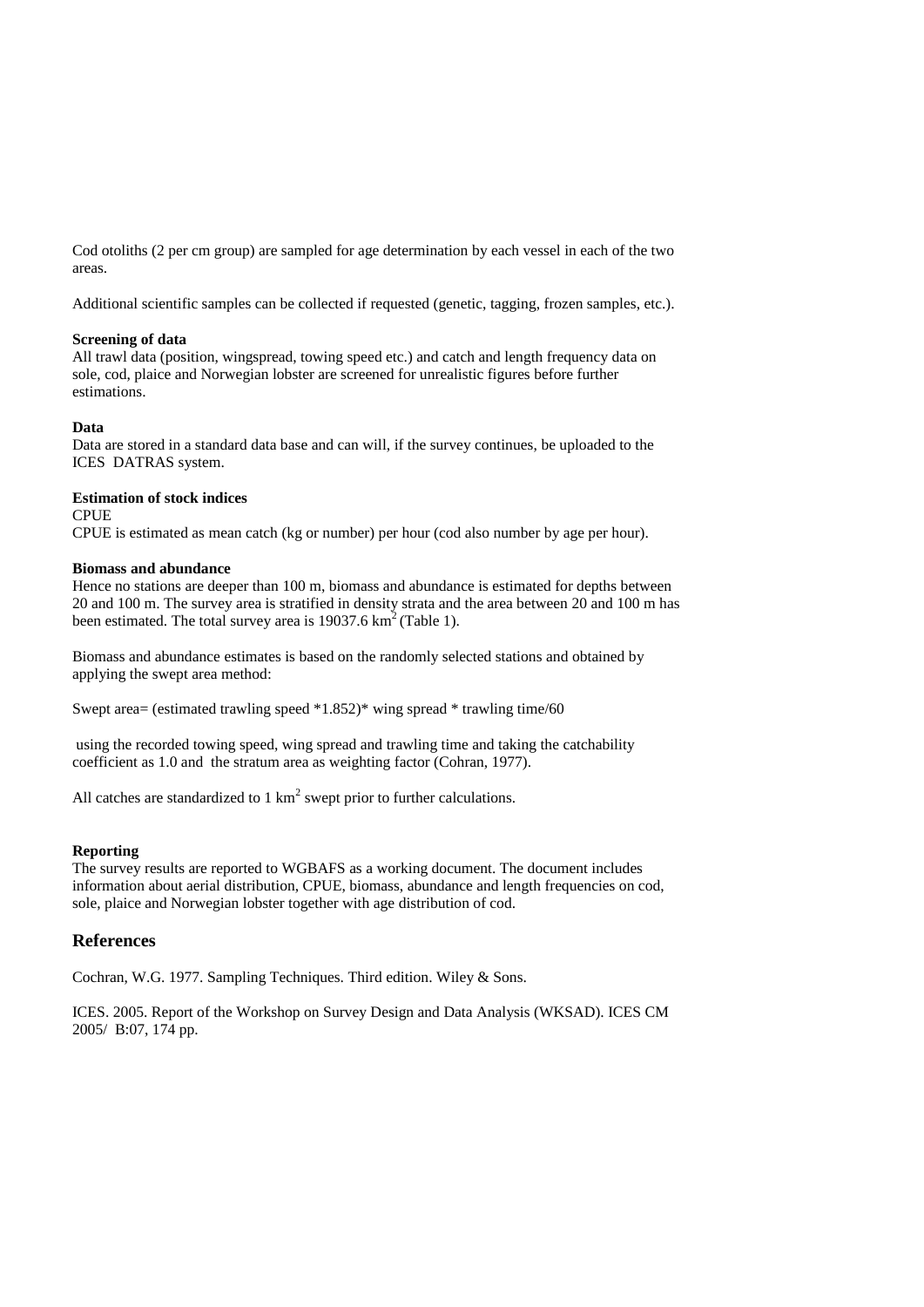Wieland, K. and Storr-Paulsen, M. 2006. Effect of tow duration on catch and size composition of Northern shrimp (*Pandalus borealis*) and Greenland halibut (*Reinhardtius hippoglossoides*) in the West Greenland Bottom trawl survey. Fisheries Research 78: 276-285.

Wieland, K., E.M. Fenger Pedersen, H.J. Olesen & J.E. Beyer (2008): Survey results from a Danish collaborative biologist-fishermen project on spatially-explicit management methods (REX) for North Sea cod. Working document, ICES WGNSSK, 7.-13. May 2008.



Fig. 1. Distribution of hauls by type and ICES squares. The black dots indicate stations from the southern Danish vessel Annie Holm.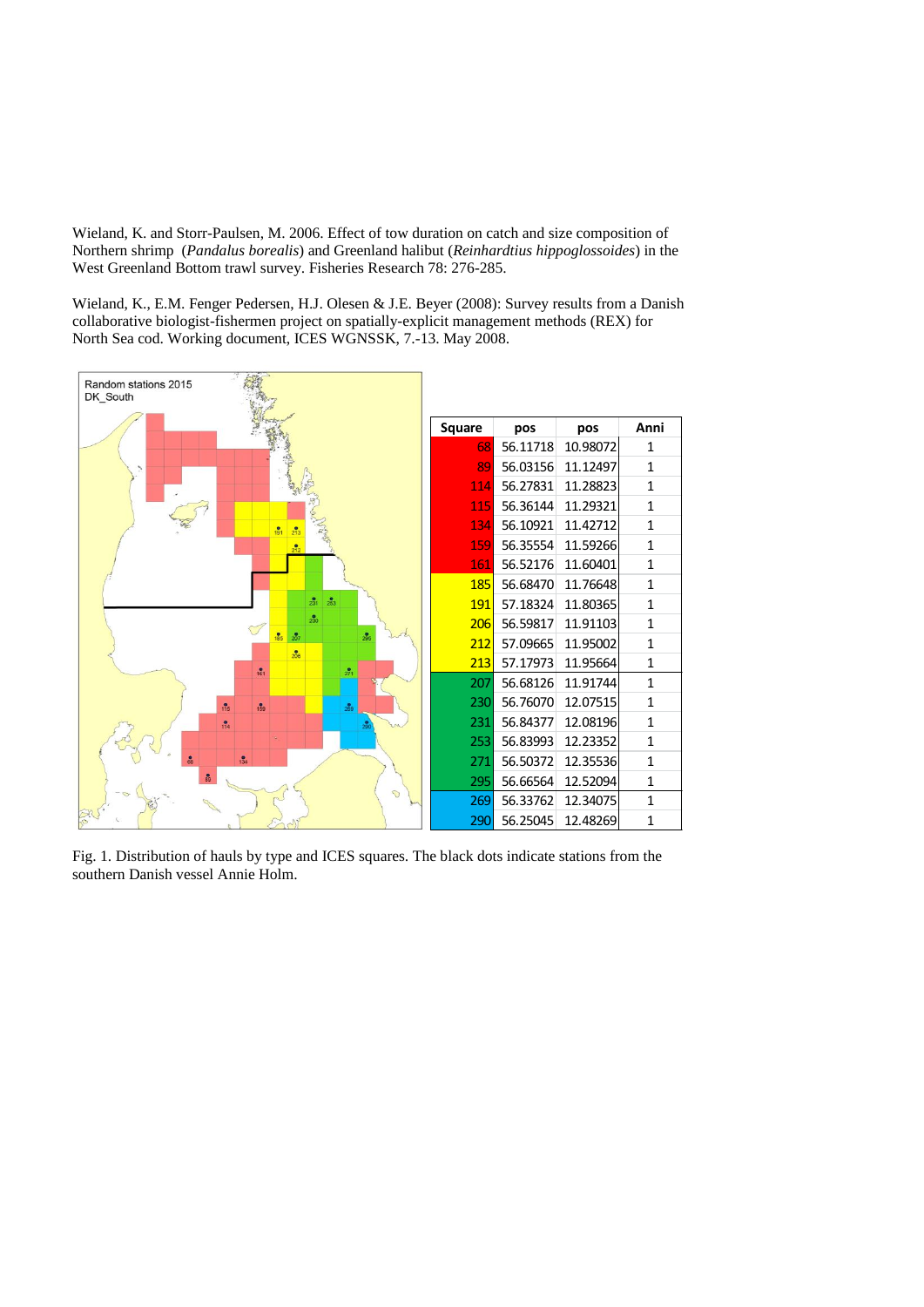

Fig. 2. Distribution of hauls by type and ICES squares. The black dots indicate stations from the northern Danish vessel "Stjerne".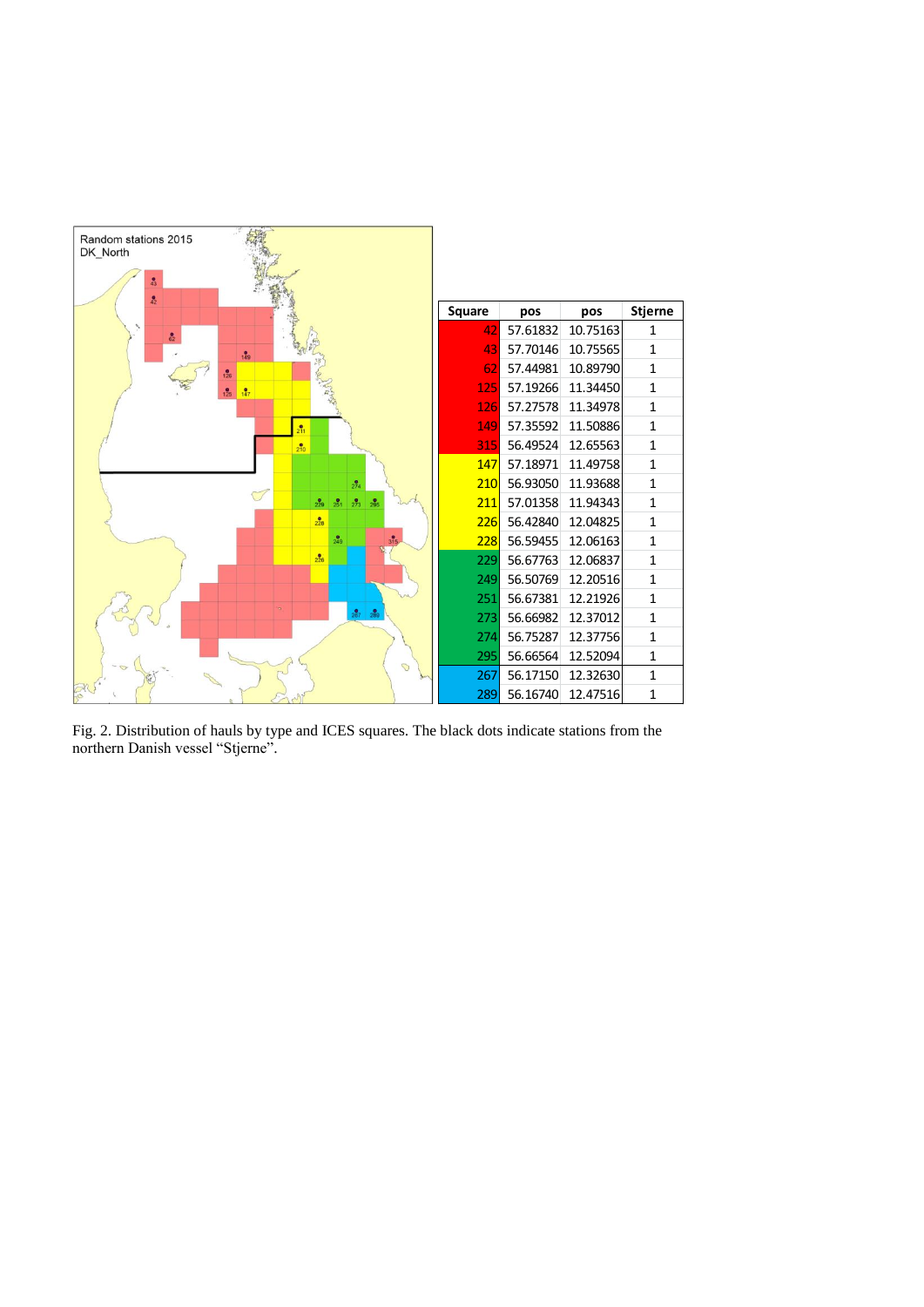![](_page_8_Figure_0.jpeg)

Fig. 3. Distribution of hauls by type and ICES squares. The black dots indicate stations from the northern Swedish vessel Tärnan.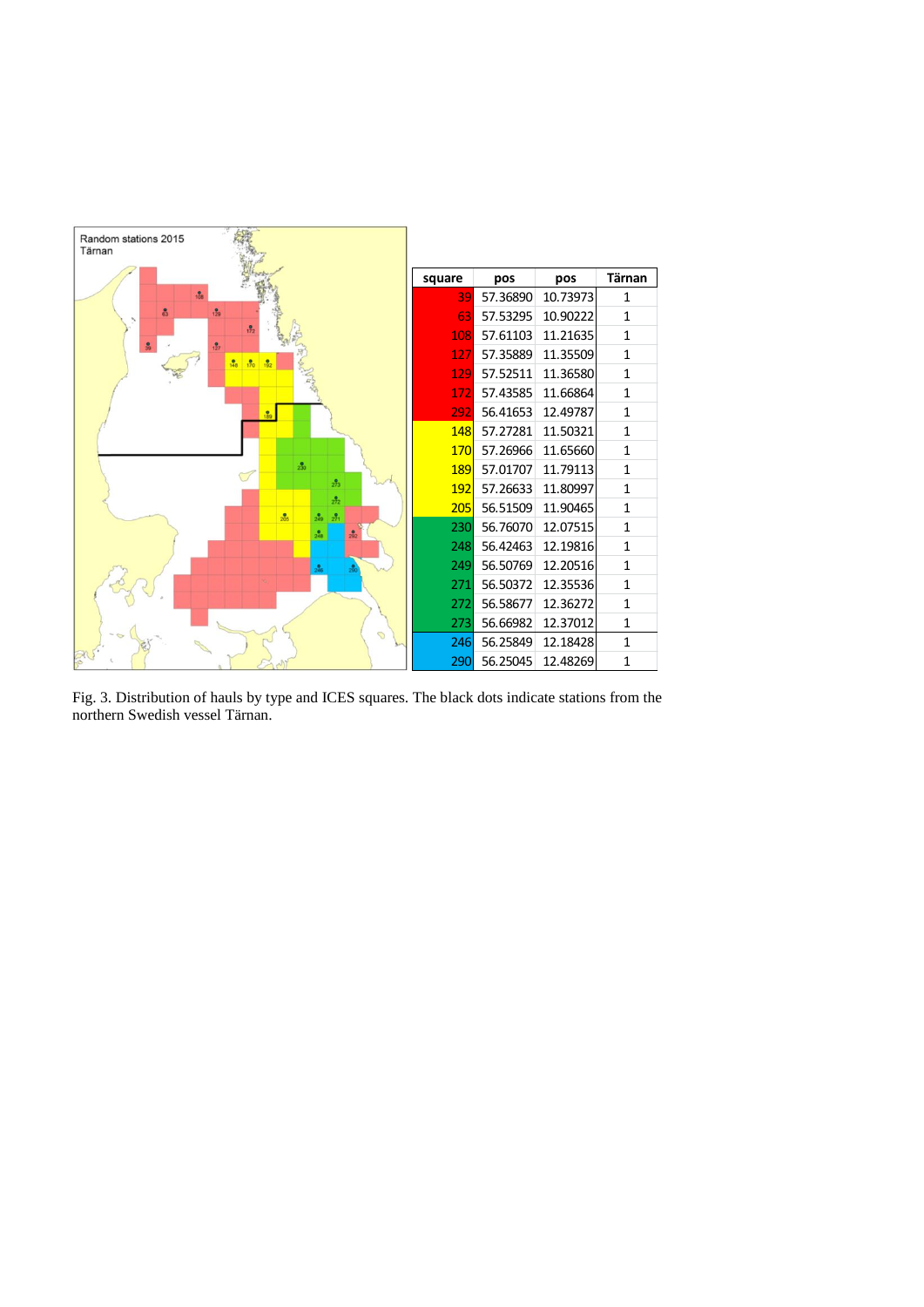![](_page_9_Figure_0.jpeg)

Fig. 4. Distribution of hauls by type and ICES squares. The black dots indicate stations from the southern Swedish vessel.

Table 1. Area  $(km^2)$  20-120 m depth by depth area.

| High density          | Medium density        | Low.          | Closed area        | All                  |
|-----------------------|-----------------------|---------------|--------------------|----------------------|
|                       |                       | density       |                    |                      |
| 21 squares            | 26 squares            | 65 squares    | 8 squares          | 120 squares          |
| $1800.8 \text{ km}^2$ | $2229.5 \text{ km}^2$ | 5573.8 $km^2$ | $686 \text{ km}^2$ | $10290 \text{ km}^2$ |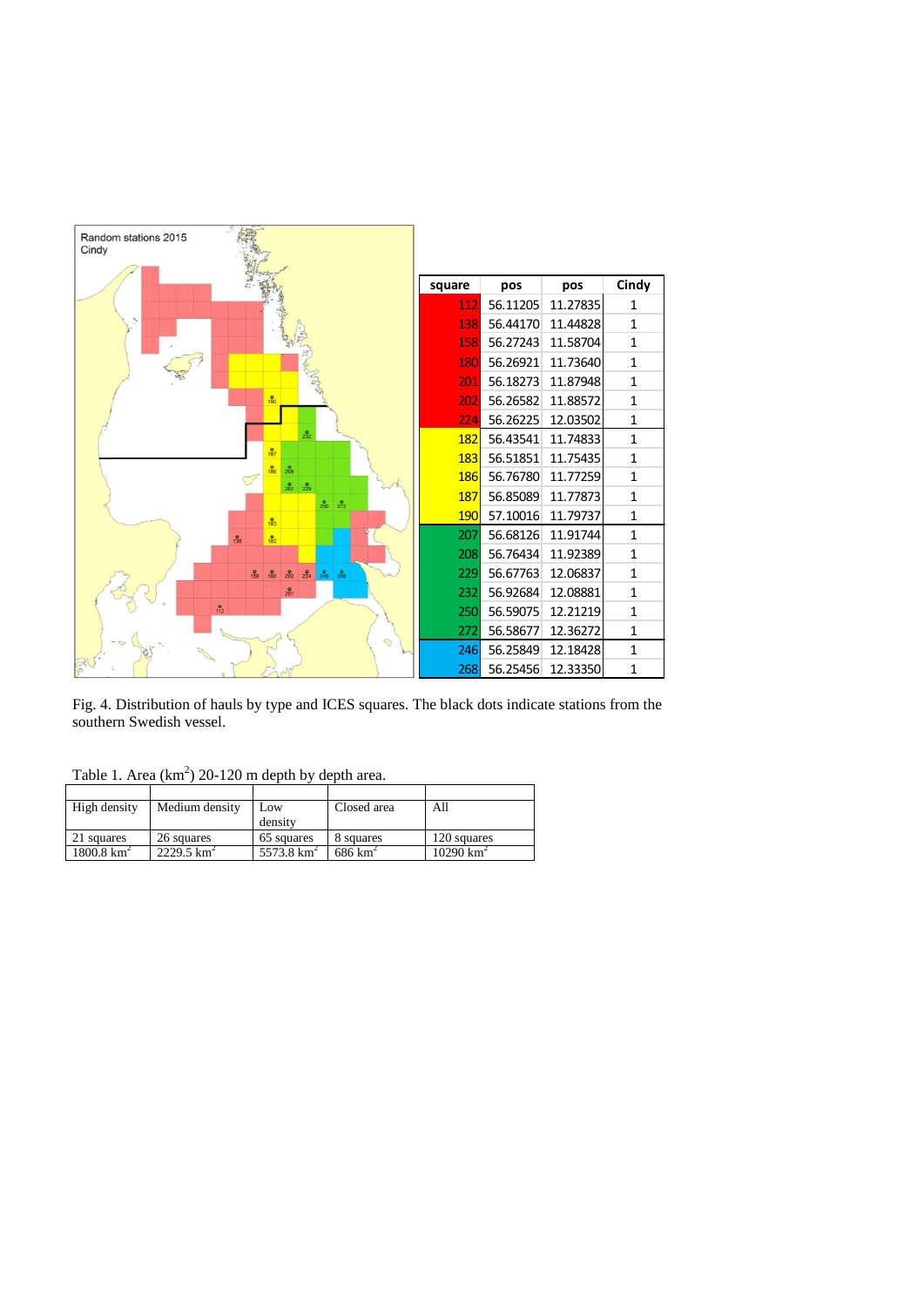| Square     | pos      | pos      | Tärnan       | Cindy | Stjerne           | Anni         |
|------------|----------|----------|--------------|-------|-------------------|--------------|
| 39         | 57.36890 | 10.73973 | $\mathbf{1}$ |       |                   |              |
| 40         | 57.45204 | 10.74367 |              |       |                   |              |
| 41         | 57.53518 | 10.74764 |              |       |                   |              |
| 42         | 57.61832 | 10.75163 |              |       | $\mathbf{1}$      |              |
| 43         | 57.70146 | 10.75565 |              |       | $\mathbf{1}$      |              |
| 62         | 57.44981 | 10.89790 |              |       | 1                 |              |
| 63         | 57.53295 | 10.90222 | 1            |       |                   |              |
| 64         | 57.61608 | 10.90656 |              |       |                   |              |
| 85         | 57.53052 | 11.05677 |              |       |                   |              |
| 86         | 57.61365 | 11.06147 |              |       |                   |              |
| 107        | 57.52791 | 11.21130 |              |       |                   |              |
| 108        | 57.61103 | 11.21635 | $\mathbf{1}$ |       |                   |              |
| 125        |          | 11.34450 |              |       |                   |              |
|            | 57.19266 |          |              |       | 1<br>$\mathbf{1}$ |              |
| 126        | 57.27578 | 11.34978 |              |       |                   |              |
| 127        | 57.35889 | 11.35509 | $\mathbf{1}$ |       |                   |              |
| 128        | 57.44200 | 11.36043 |              |       |                   |              |
| 129        | 57.52511 | 11.36580 | 1            |       |                   |              |
| 146        | 57.10660 | 11.49198 |              |       |                   |              |
| 149        | 57.35592 | 11.50886 |              |       | 1                 |              |
| 150        | 57.43902 | 11.51455 |              |       |                   |              |
| 151        | 57.52212 | 11.52027 |              |       |                   |              |
| 166        | 56.93727 | 11.63291 |              |       |                   |              |
| 167        | 57.02037 | 11.63879 |              |       |                   |              |
| 168        | 57.10347 | 11.64469 |              |       |                   |              |
| 171        | 57.35276 | 11.66261 |              |       |                   |              |
| 172        | 57.43585 | 11.66864 | 1            |       |                   |              |
| 173        | 57.51894 | 11.67471 |              |       |                   |              |
| 214        | 57.26280 | 11.96330 |              |       |                   |              |
| 291        | 56.33349 | 12.49026 |              |       |                   |              |
| 292        | 56.41653 | 12.49787 | 1            |       |                   |              |
| 293        | 56.49957 | 12.50551 |              |       |                   |              |
| 313        | 56.32919 | 12.63972 |              |       |                   |              |
| 315        | 56.49524 | 12.65563 |              |       | $\mathbf{1}$      |              |
| 68         | 56.11718 | 10.98072 |              |       |                   | 1            |
| 69         | 56.20033 | 10.98501 |              |       |                   |              |
| 89         | 56.03156 | 11.12497 |              |       |                   | 1            |
| 90         | 56.11470 | 11.12955 |              |       |                   |              |
| 91         | 56.19785 | 11.13415 |              |       |                   |              |
| 92         | 56.28098 | 11.13878 |              |       |                   |              |
| <u>112</u> | 56.11205 | 11.27835 |              | 1     |                   |              |
| 113        | 56.19518 | 11.28327 |              |       |                   |              |
| 114        | 56.27831 | 11.28823 |              |       |                   | $\mathbf 1$  |
| 115        | 56.36144 | 11.29321 |              |       |                   | $\mathbf{1}$ |
| 134        | 56.10921 | 11.42712 |              |       |                   | $\mathbf 1$  |
| 135        | 56.19234 | 11.43237 |              |       |                   |              |
| 136        | 56.27546 | 11.43765 |              |       |                   |              |
| 137        | 56.35858 | 11.44295 |              |       |                   |              |
| 138        | 56.44170 | 11.44828 |              | 1     |                   |              |
| 139        | 56.52482 | 11.45364 |              |       |                   |              |
| 156        | 56.10620 | 11.57587 |              |       |                   |              |
| 157        | 56.18931 | 11.58144 |              |       |                   |              |
| 158        | 56.27243 | 11.58704 |              | 1     |                   |              |
|            | 56.35554 | 11.59266 |              |       |                   | 1            |
| 159        | 56.43865 | 11.59832 |              |       |                   |              |
| 160        |          |          |              |       |                   |              |
| 161        | 56.52176 | 11.60401 |              |       |                   | 1            |
| 162        | 56.60486 | 11.60973 |              |       |                   |              |
| 178        | 56.10301 | 11.72459 |              |       |                   |              |
| 179        | 56.18611 | 11.73047 |              |       |                   |              |
| <b>180</b> | 56.26921 | 11.73640 |              | 1     |                   |              |
| 181        | 56.35231 | 11.74235 |              |       |                   |              |
| 201        | 56.18273 | 11.87948 |              | 1     |                   |              |
| 202        | 56.26582 | 11.88572 |              | 1     |                   |              |
| 203        | 56.34891 | 11.89200 |              |       |                   |              |
| 223        | 56.17917 | 12.02845 |              |       |                   |              |
| 224        | 56.26225 | 12.03502 |              | 1     |                   |              |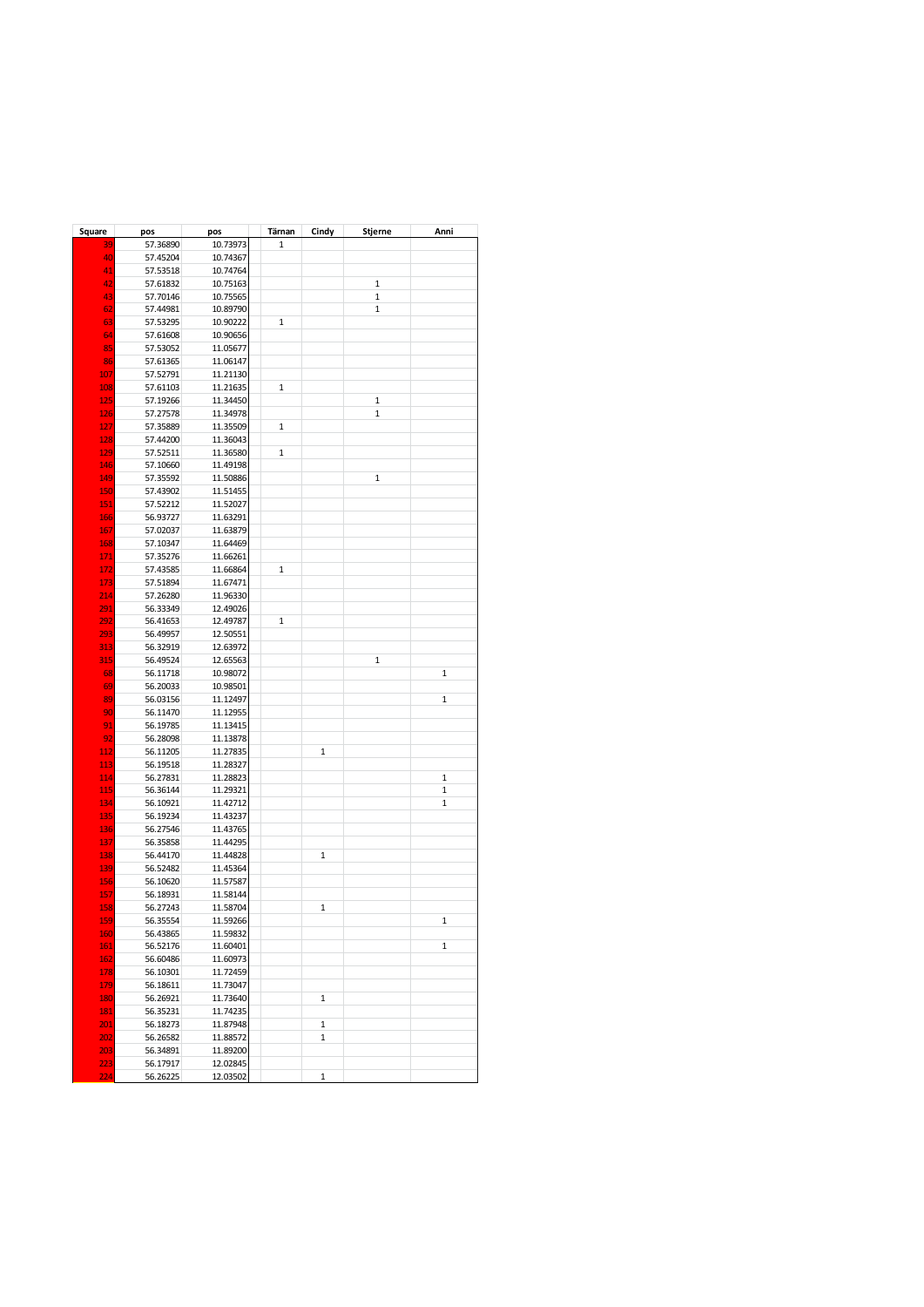Table 2. All selected stations for the 2015 cod survey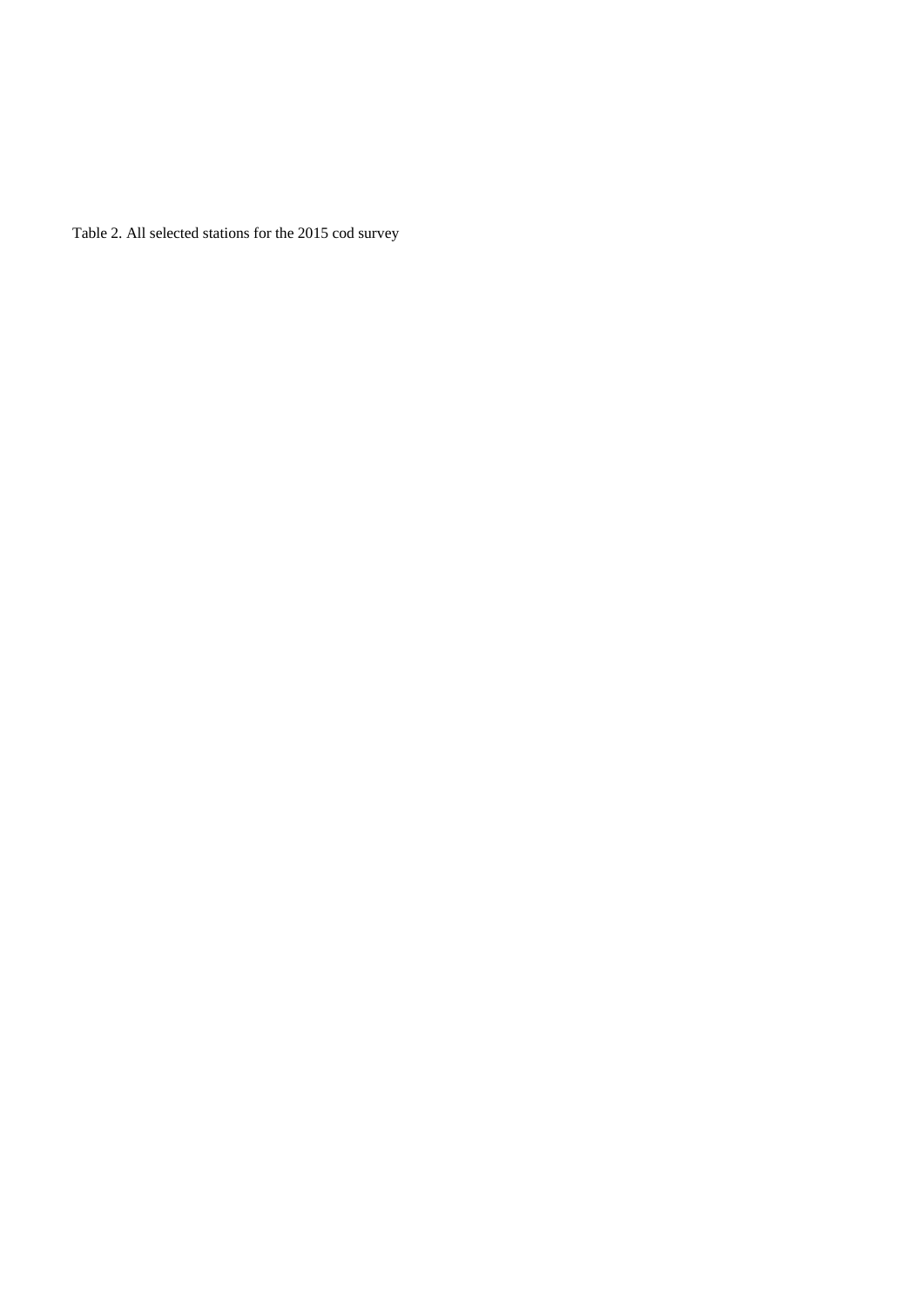| Square     | pos      | pos      | Tärnan | Cindy        | Stjerne      | Anni         |
|------------|----------|----------|--------|--------------|--------------|--------------|
| 147        | 57.18971 | 11.49758 |        |              | 1            |              |
| 148        | 57.27281 | 11.50321 | 1      |              |              |              |
| 169        | 57.18657 | 11.65063 |        |              |              |              |
| 170        | 57.26966 | 11.65660 | 1      |              |              |              |
| 182        | 56.43541 | 11.74833 |        | $1\,$        |              |              |
| 183        | 56.51851 | 11.75435 |        | $\mathbf{1}$ |              |              |
| 184        | 56.60161 | 11.76040 |        |              |              |              |
| 185        | 56.68470 | 11.76648 |        |              |              | 1            |
| <b>186</b> | 56.76780 | 11.77259 |        | $1\,$        |              |              |
| 187        | 56.85089 | 11.77873 |        | $\mathbf{1}$ |              |              |
| 188        | 56.93398 | 11.78491 |        |              |              |              |
| 189        | 57.01707 | 11.79113 | 1      |              |              |              |
| <b>190</b> | 57.10016 | 11.79737 |        | $\mathbf{1}$ |              |              |
| 191        | 57.18324 | 11.80365 |        |              |              | 1            |
| 192        | 57.26633 | 11.80997 | 1      |              |              |              |
| 204        | 56.43200 | 11.89831 |        |              |              |              |
| 205        | 56.51509 | 11.90465 | 1      |              |              |              |
| 206        | 56.59817 | 11.91103 |        |              |              | $\mathbf{1}$ |
| 210        | 56.93050 | 11.93688 |        |              | $\mathbf{1}$ |              |
| 211        | 57.01358 | 11.94343 |        |              | $\mathbf{1}$ |              |
| 212        | 57.09665 | 11.95002 |        |              |              | $\mathbf{1}$ |
| 213        | 57.17973 | 11.95664 |        |              |              | 1            |
| 225        | 56.34533 | 12.04162 |        |              |              |              |
| 226        | 56.42840 | 12.04825 |        |              | $\mathbf{1}$ |              |
| 227        | 56.51148 | 12.05492 |        |              |              |              |
| 228        | 56.59455 | 12.06163 |        |              | $\mathbf{1}$ |              |
| 207        | 56.68126 | 11.91744 |        | $\mathbf{1}$ |              | 1            |
| 208        | 56.76434 | 11.92389 |        | 1            |              |              |
| 209        | 56.84742 | 11.93037 |        |              |              |              |
| 229        | 56.67763 | 12.06837 |        | $\mathbf{1}$ | $\mathbf{1}$ |              |
| 230        | 56.76070 | 12.07515 | 1      |              |              | $\mathbf{1}$ |
| 231        | 56.84377 | 12.08196 |        |              |              | 1            |
| 232        | 56.92684 | 12.08881 |        | $\mathbf 1$  |              |              |
| 233        | 57.00990 | 12.09570 |        |              |              |              |
| 248        | 56.42463 | 12.19816 | 1      |              |              |              |
| 249        | 56.50769 | 12.20516 | 1      |              | $\mathbf{1}$ |              |
| 250        | 56.59075 | 12.21219 |        | $\mathbf{1}$ |              |              |
| 251        | 56.67381 | 12.21926 |        |              | $\mathbf 1$  |              |
| 252        | 56.75687 | 12.22637 |        |              |              |              |
| 253        | 56.83993 | 12.23352 |        |              |              | 1            |
| 271        | 56.50372 | 12.35536 | 1      |              |              | 1            |
| 272        | 56.58677 | 12.36272 | 1      | $1\,$        |              |              |
| 273        | 56.66982 | 12.37012 | 1      |              | $\mathbf{1}$ |              |
| 274        | 56.75287 | 12.37756 |        |              | $\mathbf{1}$ |              |
| 275        | 56.83591 | 12.38504 |        |              |              |              |
| 294        | 56.58261 | 12.51320 |        |              |              |              |
| 295        | 56.66564 | 12.52094 |        |              | $\mathbf 1$  | $\mathbf{1}$ |
| 246        | 56.25849 | 12.18428 | 1      | $\mathbf{1}$ |              |              |
| 247        | 56.34156 | 12.19120 |        |              |              |              |
| 267        | 56.17150 | 12.32630 |        |              | $\mathbf{1}$ |              |
| 268        | 56.25456 | 12.33350 |        | $\mathbf{1}$ |              |              |
| 269        | 56.33762 | 12.34075 |        |              |              | 1            |
| 270        | 56.42067 | 12.34803 |        |              |              |              |
| 289        | 56.16740 | 12.47516 |        |              | $\mathbf{1}$ |              |
| 290        | 56.25045 | 12.48269 | 1      |              |              | 1            |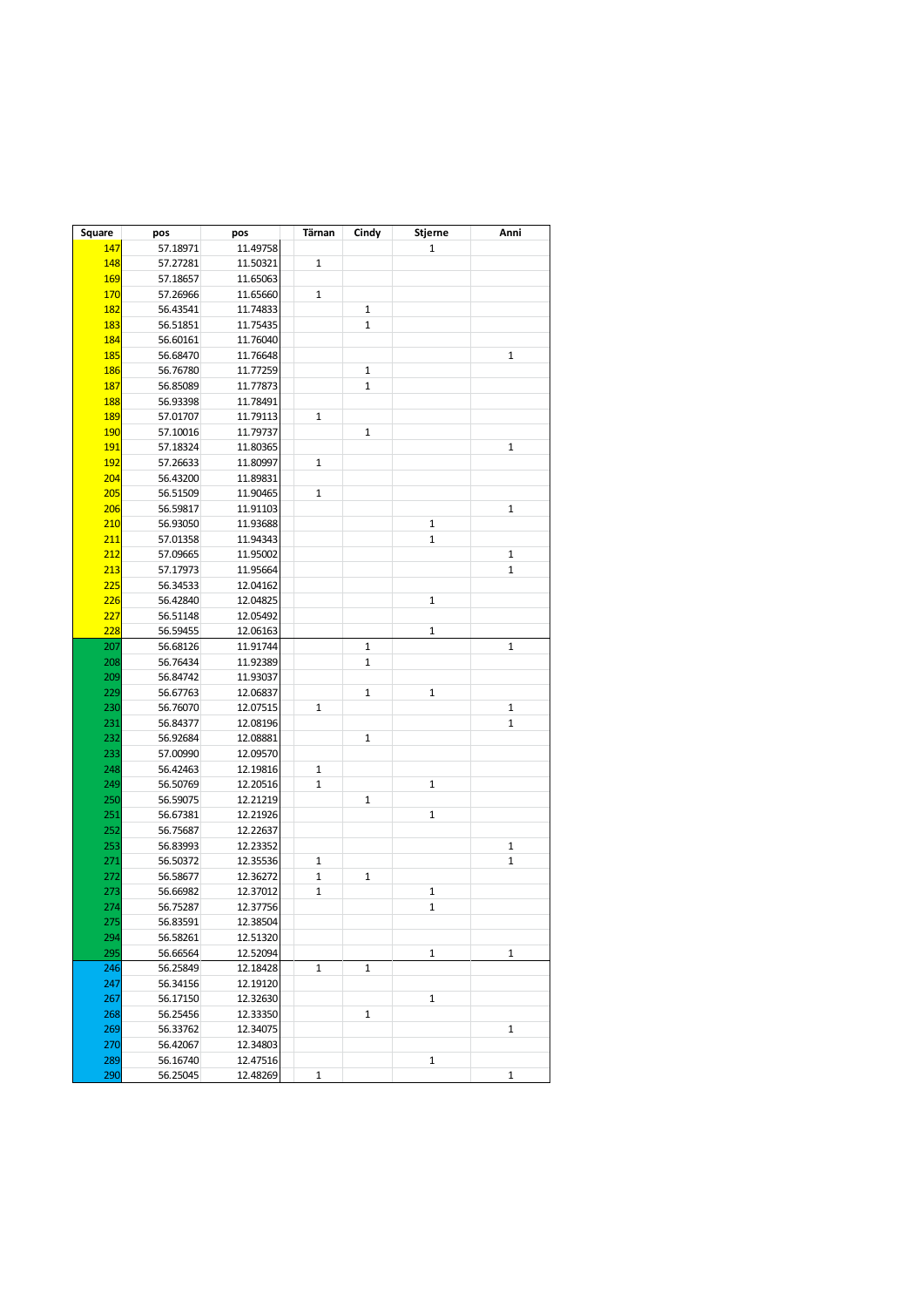|    | <b>Station allocation</b> |                                   |          |          |          |         |          |          |
|----|---------------------------|-----------------------------------|----------|----------|----------|---------|----------|----------|
|    |                           | Station Center_y center_x Station |          | Center_y | center_x | Station | Center_y | center_x |
|    | 0 55.95720 10.52753       |                                   | 51       | 56.53524 | 10.85190 | 101     | 57.02918 | 11.18159 |
|    | 1 56.04037 10.53082       |                                   | 52       | 56.61839 | 10.85597 | 102     | 57.11230 | 11.18647 |
|    | 2 56.12354 10.53412       |                                   | 53       | 56.70154 | 10.86006 | 103     | 57.19543 | 11.19138 |
|    | 3 56.20670 10.53744       |                                   | 54       | 56.78469 | 10.86418 | 104     | 57.27855 | 11.19632 |
|    | 4 56.28987 10.54078       |                                   | 55       | 56.86783 | 10.86831 | 105     | 57.36167 | 11.20129 |
| 5  | 56.37304 10.54413         |                                   | 56       | 56.95098 | 10.87247 | 106     | 57.44479 | 11.20628 |
|    | 6 56.45620 10.54751       |                                   | 57       | 57.03412 | 10.87665 | 107     | 57.52791 | 11.21130 |
| 7  |                           | 56.53937 10.55090                 | 58       | 57.11726 | 10.88086 | 108     | 57.61103 | 11.21635 |
| 8  | 56.62253 10.55431         |                                   | 59       | 57.20040 | 10.88508 | 109     | 57.69414 | 11.22142 |
|    | 9 56.70569 10.55773       |                                   | 60       | 57.28354 | 10.88933 | 110     | 55.94578 | 11.26857 |
|    | 10 56.78885 10.56118      |                                   | 61       | 57.36668 | 10.89360 | 111     | 56.02891 | 11.27345 |
| 11 |                           | 56.87201 10.56464                 | 62       | 57.44981 | 10.89790 | 112     | 56.11205 | 11.27835 |
|    | 12 56.95516 10.56813      |                                   | 63       | 57.53295 | 10.90222 | 113     | 56.19518 | 11.28327 |
|    | 13 57.03832 10.57163      |                                   | 64       | 57.61608 | 10.90656 | 114     | 56.27831 | 11.28823 |
|    | 14 57.12147 10.57515      |                                   | 65       | 57.69921 | 10.91093 | 115     | 56.36144 | 11.29321 |
|    | 15 57.20463 10.57869      |                                   |          | 55.95088 | 10.97222 | 116     |          | 11.29821 |
|    |                           |                                   | 66<br>67 |          |          | 117     | 56.44457 |          |
|    | 16 57.28778 10.58225      |                                   |          | 56.03403 | 10.97646 | 118     | 56.52770 | 11.30325 |
|    | 17 57.37093 10.58583      |                                   | 68       | 56.11718 | 10.98072 |         | 56.61082 | 11.30831 |
|    | 18 57.45408 10.58943      |                                   | 69       | 56.20033 | 10.98501 | 119     | 56.69395 | 11.31339 |
|    | 19 57.53723 10.59304      |                                   | 70       | 56.28348 | 10.98931 | 120     | 56.77707 | 11.31851 |
|    | 20 57.62038 10.59668      |                                   | 71       | 56.36662 | 10.99365 | 121     | 56.86019 | 11.32365 |
| 21 |                           | 57.70352 10.60034                 | 72       | 56.44977 | 10.99800 | 122     | 56.94331 | 11.32882 |
|    | 22 55.95527 10.67578      |                                   | 73       | 56.53291 | 11.00237 | 123     | 57.02643 | 11.33402 |
|    | 23 56.03843 10.67939      |                                   | 74       | 56.61605 | 11.00678 | 124     | 57.10955 | 11.33924 |
|    | 24 56.12160 10.68301      |                                   | 75       | 56.69919 | 11.01120 | 125     | 57.19266 | 11.34450 |
|    | 25 56.20476 10.68665      |                                   | 76       | 56.78233 | 11.01565 | 126     | 57.27578 | 11.34978 |
|    | 26 56.28792 10.69031      |                                   | 77       | 56.86547 | 11.02012 | 127     | 57.35889 | 11.35509 |
|    | 27 56.37108 10.69399      |                                   | 78       | 56.94861 | 11.02461 | 128     | 57.44200 | 11.36043 |
|    | 28 56.45424 10.69769      |                                   | 79       | 57.03174 | 11.02913 | 129     | 57.52511 | 11.36580 |
|    | 29 56.53740 10.70141      |                                   | 80       | 57.11488 | 11.03368 | 130     | 57.60822 | 11.37120 |
|    | 30 56.62055 10.70515      |                                   | 81       | 57.19801 | 11.03825 | 131     | 57.69132 | 11.37663 |
|    | 31 56.70371 10.70891      |                                   | 82       | 57.28114 | 11.04284 | 132     | 55.94296 | 11.41671 |
|    | 32 56.78686 10.71269      |                                   | 83       | 57.36427 | 11.04746 | 133     | 56.02609 | 11.42190 |
|    | 33 56.87001 10.71649      |                                   | 84       | 57.44740 | 11.05210 | 134     | 56.10921 | 11.42712 |
|    | 34 56.95316 10.72031      |                                   | 85       | 57.53052 | 11.05677 | 135     | 56.19234 | 11.43237 |
|    | 35 57.03631 10.72415      |                                   | 86       | 57.61365 | 11.06147 | 136     | 56.27546 | 11.43765 |
|    | 36 57.11946 10.72801      |                                   | 87       | 57.69677 | 11.06619 | 137     | 56.35858 | 11.44295 |
|    | 37 57.20261 10.73190      |                                   | 88       | 55.94842 | 11.12041 | 138     | 56.44170 | 11.44828 |
|    | 38 57.28575 10.73580      |                                   | 89       | 56.03156 | 11.12497 | 139     | 56.52482 | 11.45364 |
|    | 39 57.36890 10.73973      |                                   | 90       | 56.11470 | 11.12955 | 140     | 56.60793 | 11.45903 |
|    | 40 57.45204 10.74367      |                                   | 91       | 56.19785 | 11.13415 | 141     | 56.69105 | 11.46445 |
|    | 41 57.53518 10.74764      |                                   | 92       | 56.28098 | 11.13878 | 142     | 56.77416 | 11.46990 |
|    | 42 57.61832 10.75163      |                                   | 93       | 56.36412 | 11.14344 | 143     | 56.85727 | 11.47537 |
|    | 43 57.70146 10.75565      |                                   | 94       | 56.44726 | 11.14812 | 144     | 56.94038 | 11.48088 |
|    | 44 55.95316 10.82401      |                                   | 95       | 56.53039 | 11.15282 | 145     | 57.02349 | 11.48642 |
|    | 45 56.03632 10.82793      |                                   | 96       | 56.61353 | 11.15755 | 146     | 57.10660 | 11.49198 |
|    | 46 56.11948 10.83188      |                                   | 97       | 56.69666 | 11.16231 | 147     | 57.18971 | 11.49758 |
|    | 47 56.20263 10.83584      |                                   | 98       | 56.77979 | 11.16709 | 148     | 57.27281 | 11.50321 |
|    | 48 56.28579 10.83982      |                                   | 99       | 56.86292 | 11.17190 | 149     | 57.35592 | 11.50886 |
|    | 49 56.36894 10.84383      |                                   | 100      | 56.94605 | 11.17673 | 150     | 57.43902 | 11.51455 |
|    | 50 56.45209 10.84786      |                                   |          |          |          |         |          |          |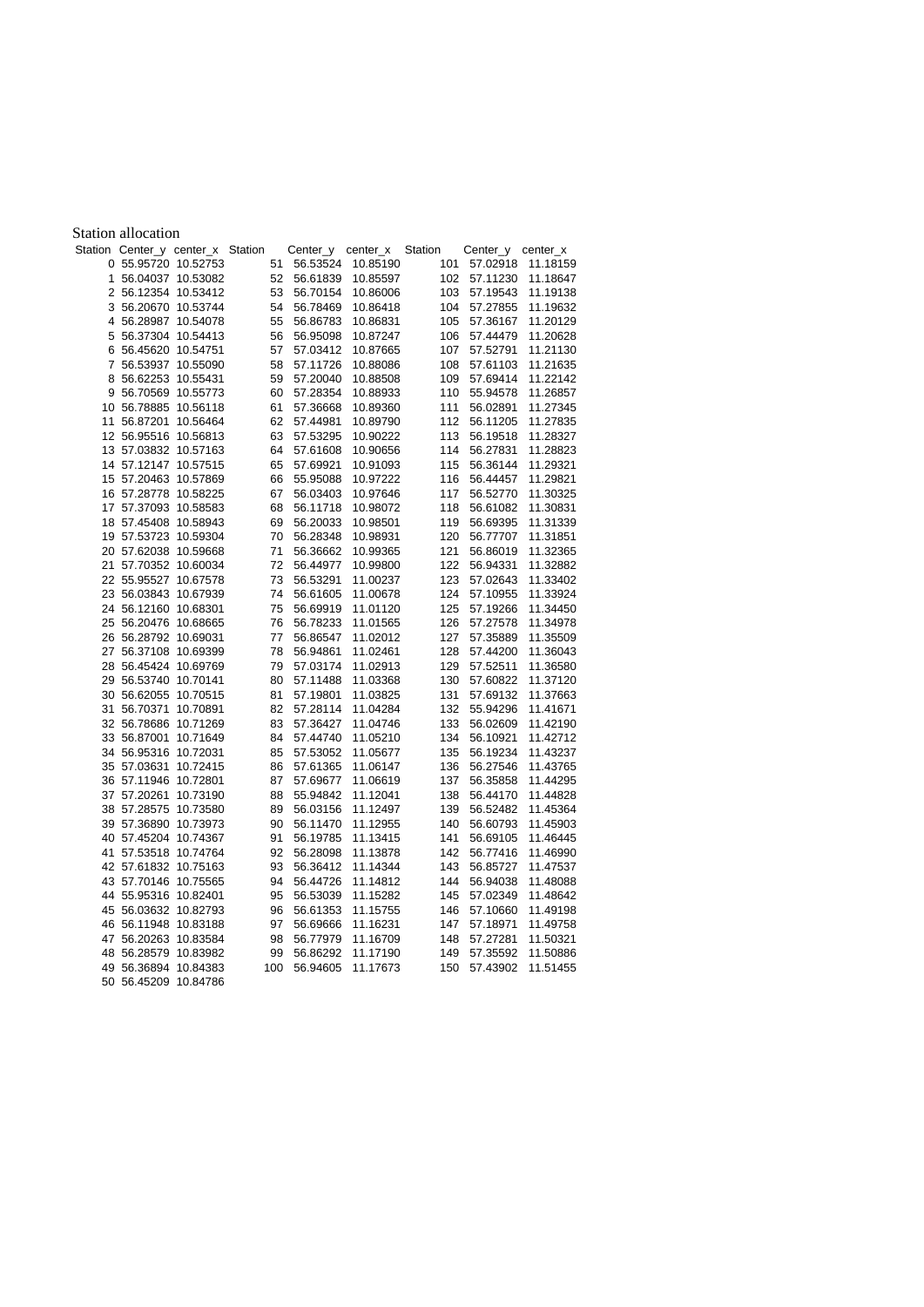|                       | Station Center_y center_x Station |     |              | Center_y center_x Station |     |                       | Center_y center_x Station |     | Center_y center_x     |                   |
|-----------------------|-----------------------------------|-----|--------------|---------------------------|-----|-----------------------|---------------------------|-----|-----------------------|-------------------|
|                       | 151 57.52212 11.52027             |     |              | 201 56.18273 11.87948     |     |                       | 251 56.67381 12.21926     |     | 301 57.16382 12.56821 |                   |
|                       | 152 57.60522 11.52602             |     |              | 202 56.26582 11.88572     | 252 |                       | 56.75687 12.22637         |     | 302 57.24684 12.57623 |                   |
|                       | 153 57.68831 11.53180             | 203 | 56.34891     | 11.89200                  | 253 |                       | 56.83993 12.23352         | 303 |                       | 57.32986 12.58431 |
|                       | 154 55.93997 11.56482             | 204 | 56.43200     | 11.89831                  | 254 |                       | 56.92299 12.24071         |     | 304 57.41288 12.59242 |                   |
|                       | 155 56.02308 11.57033             | 205 |              | 56.51509 11.90465         | 255 |                       | 57.00604 12.24793         |     | 305 57.49590 12.60058 |                   |
|                       | 156 56.10620 11.57587             | 206 |              | 56.59817 11.91103         | 256 |                       | 57.08909 12.25520         |     | 306 57.57891          | 12.60879          |
|                       | 157 56.18931 11.58144             | 207 | 56.68126     | 11.91744                  | 257 | 57.17214              | 12.26250                  |     | 307 57.66192 12.61704 |                   |
|                       | 158 56.27243 11.58704             | 208 |              | 56.76434 11.92389         | 258 |                       | 57.25519 12.26984         |     | 308 55.91402 12.60069 |                   |
|                       | 159 56.35554 11.59266             |     |              | 209 56.84742 11.93037     | 259 |                       | 57.33824 12.27723         |     | 309 55.99706 12.60841 |                   |
|                       | 160 56.43865 11.59832             |     | 210 56.93050 | 11.93688                  | 260 |                       | 57.42129 12.28465         |     | 310 56.08009          | 12.61618          |
| 161 56.52176 11.60401 |                                   | 211 | 57.01358     | 11.94343                  | 261 |                       | 57.50433 12.29212         |     | 311 56.16313 12.62399 |                   |
|                       | 162 56.60486 11.60973             |     | 212 57.09665 | 11.95002                  | 262 |                       | 57.58737 12.29962         |     | 312 56.24616 12.63183 |                   |
|                       | 163 56.68797 11.61548             |     |              | 213 57.17973 11.95664     | 263 | 57.67041              | 12.30717                  |     | 313 56.32919 12.63972 |                   |
|                       | 164 56.77107 11.62126             |     | 214 57.26280 | 11.96330                  | 264 |                       | 55.92232 12.30490         |     | 314 56.41221          | 12.64766          |
|                       | 165 56.85417 11.62707             |     |              | 215 57.34587 11.96999     | 265 |                       | 56.00538 12.31199         |     | 315 56.49524          | 12.65563          |
|                       | 166 56.93727 11.63291             |     |              | 216 57.42894 11.97672     |     |                       | 266 56.08844 12.31913     |     | 316 56.57826 12.66365 |                   |
|                       | 167 57.02037 11.63879             |     | 217 57.51201 | 11.98349                  | 267 |                       | 56.17150 12.32630         |     | 317 56.66128 12.67171 |                   |
|                       | 168 57.10347 11.64469             | 218 | 57.59508     | 11.99029                  | 268 |                       | 56.25456 12.33350         | 318 |                       | 56.74430 12.67981 |
|                       | 169 57.18657 11.65063             | 219 |              | 57.67814 11.99713         | 269 |                       | 56.33762 12.34075         |     | 319 56.82732 12.68796 |                   |
|                       | 170 57.26966 11.65660             | 220 | 55.92991     | 12.00897                  | 270 |                       | 56.42067 12.34803         |     | 320 56.91034 12.69615 |                   |
| 171 57.35276 11.66261 |                                   | 221 | 56.01300     | 12.01543                  | 271 |                       | 56.50372 12.35536         |     | 321 56.99335          | 12.70439          |
|                       | 172 57.43585 11.66864             | 222 | 56.09608     | 12.02192                  | 272 |                       | 56.58677 12.36272         |     | 322 57.07636 12.71267 |                   |
| 173 57.51894 11.67471 |                                   | 223 |              | 56.17917 12.02845         | 273 |                       | 56.66982 12.37012         |     | 323 57.15937 12.72099 |                   |
| 174 57.60203 11.68081 |                                   | 224 |              | 56.26225 12.03502         | 274 |                       | 56.75287 12.37756         |     | 324 57.24238 12.72936 |                   |
|                       | 175 57.68511 11.68695             | 225 |              | 56.34533 12.04162         | 275 | 56.83591              | 12.38504                  |     | 325 57.32539 12.73778 |                   |
|                       | 176 55.93679 11.71290             | 226 |              | 56.42840 12.04825         | 276 |                       | 56.91895 12.39256         |     | 326 57.40839 12.74624 |                   |
|                       | 177 56.01990 11.71873             | 227 |              | 56.51148 12.05492         | 277 |                       | 57.00200 12.40013         | 327 |                       | 57.49140 12.75475 |
|                       | 178 56.10301 11.72459             | 228 |              | 56.59455 12.06163         | 278 |                       | 57.08504 12.40773         |     | 328 57.57440 12.76330 |                   |
|                       | 179 56.18611 11.73047             | 229 |              | 56.67763 12.06837         | 279 |                       | 57.16807 12.41537         |     | 329 57.65740 12.77190 |                   |
|                       | 180 56.26921 11.73640             | 230 | 56.76070     | 12.07515                  | 280 | 57.25111              | 12.42306                  |     | 330 55.90961          | 12.74852          |
|                       | 181 56.35231 11.74235             | 231 |              | 56.84377 12.08196         | 281 |                       | 57.33414 12.43079         |     | 331 55.99263          | 12.75656          |
|                       | 182 56.43541 11.74833             | 232 |              | 56.92684 12.08881         | 282 |                       | 57.41718 12.43856         |     | 332 56.07565 12.76464 |                   |
|                       | 183 56.51851 11.75435             | 233 |              | 57.00990 12.09570         | 283 | 57.50021              | 12.44637                  |     | 333 56.15867          | 12.77277          |
|                       | 184 56.60161 11.76040             | 234 |              | 57.09297 12.10263         | 284 |                       | 57.58324 12.45423         |     | 334 56.24168 12.78094 |                   |
|                       | 185 56.68470 11.76648             | 235 |              | 57.17603 12.10959         | 285 |                       | 57.66626 12.46212         |     | 335 56.32470          | 12.78915          |
|                       | 186 56.76780 11.77259             | 236 | 57.25909     | 12.11659                  | 286 |                       | 55.91826 12.45281         |     | 336 56.40771          | 12.79741          |
|                       | 187 56.85089 11.77873             | 237 | 57.34215     | 12.12363                  | 287 | 56.00131              | 12.46022                  |     | 337 56.49072 12.80571 |                   |
| 188 56.93398 11.78491 |                                   | 238 | 57.42521     | 12.13071                  | 288 | 56.08436              | 12.46767                  |     | 338 56.57373          | 12.81405          |
|                       | 189 57.01707 11.79113             | 239 |              | 57.50827 12.13782         | 289 |                       | 56.16740 12.47516         |     | 339 56.65674 12.82244 |                   |
|                       | 190 57.10016 11.79737             | 240 |              | 57.59132 12.14498         | 290 |                       | 56.25045 12.48269         |     | 340 56.73975 12.83088 |                   |
|                       | 191 57.18324 11.80365             | 241 |              | 57.67437 12.15217         | 291 | 56.33349              | 12.49026                  |     | 341 56.82275          | 12.83936          |
|                       | 192 57.26633 11.80997             | 242 | 55.92621     | 12.15695                  | 292 | 56.41653              | 12.49787                  |     | 342 56.90575          | 12.84788          |
|                       | 193 57.34941 11.81632             | 243 |              | 56.00928 12.16373         | 293 |                       | 56.49957 12.50551         |     | 343 56.98875          | 12.85645          |
|                       | 194 57.43249 11.82270             | 244 | 56.09235     | 12.17054                  | 294 | 56.58261              | 12.51320                  |     | 344 57.07175          | 12.86507          |
|                       | 195 57.51557 11.82912             | 245 |              | 56.17542 12.17739         | 295 | 56.66564              | 12.52094                  |     | 345 57.15475          | 12.87374          |
|                       | 196 57.59865 11.83557             | 246 |              | 56.25849 12.18428         |     | 296 56.74868          | 12.52871                  |     | 346 57.23774 12.88245 |                   |
|                       | 197 57.68172 11.84206             | 247 |              | 56.34156 12.19120         | 297 | 56.83171              | 12.53652                  |     | 347 57.32073 12.89121 |                   |
|                       | 198 55.93344 11.86095             | 248 |              | 56.42463 12.19816         | 298 | 56.91474              | 12.54438                  | 348 | 57.40372              | 12.90001          |
|                       | 199 56.01654 11.86709             | 249 | 56.50769     | 12.20516                  | 299 | 56.99777              | 12.55228                  | 349 | 57.48671              | 12.90887          |
|                       | 200 56.09963 11.87327             |     |              | 250 56.59075 12.21219     |     | 300 57.08079 12.56022 |                           |     | 350 57.56969          | 12.91777          |
|                       |                                   |     |              |                           |     |                       |                           |     | 351 57.65268 12.92672 |                   |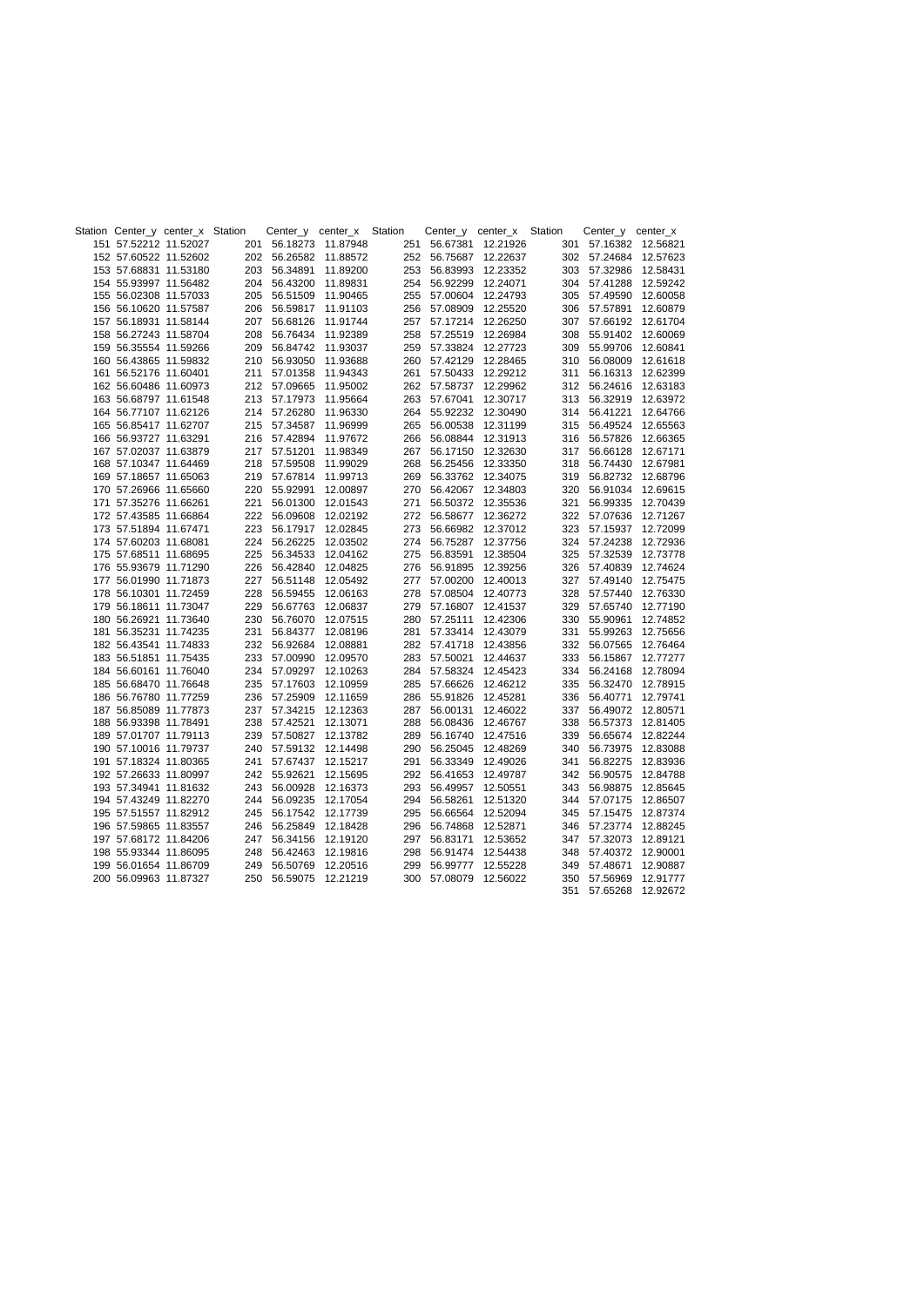![](_page_15_Figure_0.jpeg)